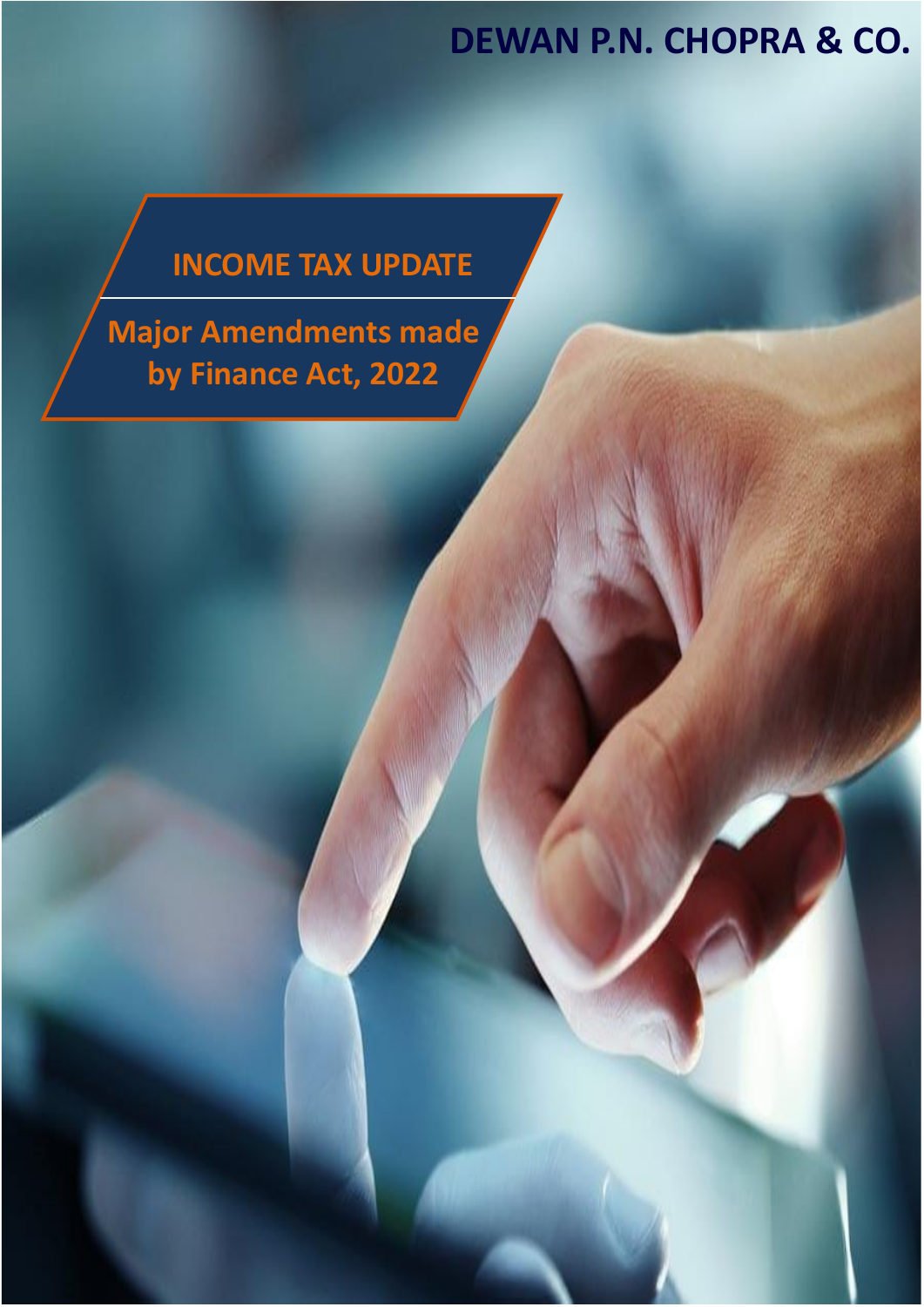# **List of Major Amendments made by Finance Act 2022**

| <b>Section</b> | <b>Particulars</b>                       |
|----------------|------------------------------------------|
| 2(12A)         | Amendment to Definition of 'books        |
|                | of account'                              |
| 2(42C)         | Amendment to Definition of Slump         |
|                | Sale                                     |
| $10(4E)$ ,     | Tax incentives to IFSC                   |
| $10(4F)$ ,     |                                          |
| $10(4G)$ ,     |                                          |
| 56(viib),      |                                          |
| <b>80LA</b>    |                                          |
| 12AB,          | Rationalisation of the provisions of     |
| 115BBI,        | <b>Charitable Trust and Institutions</b> |
| 271AAE,        |                                          |
| 10(23C),       |                                          |
| <b>115TD</b>   |                                          |
| <b>14A</b>     | Clarification that disallowance u/s      |
|                | 14A shall be made even if no exempt      |
|                | income is earned during the year.        |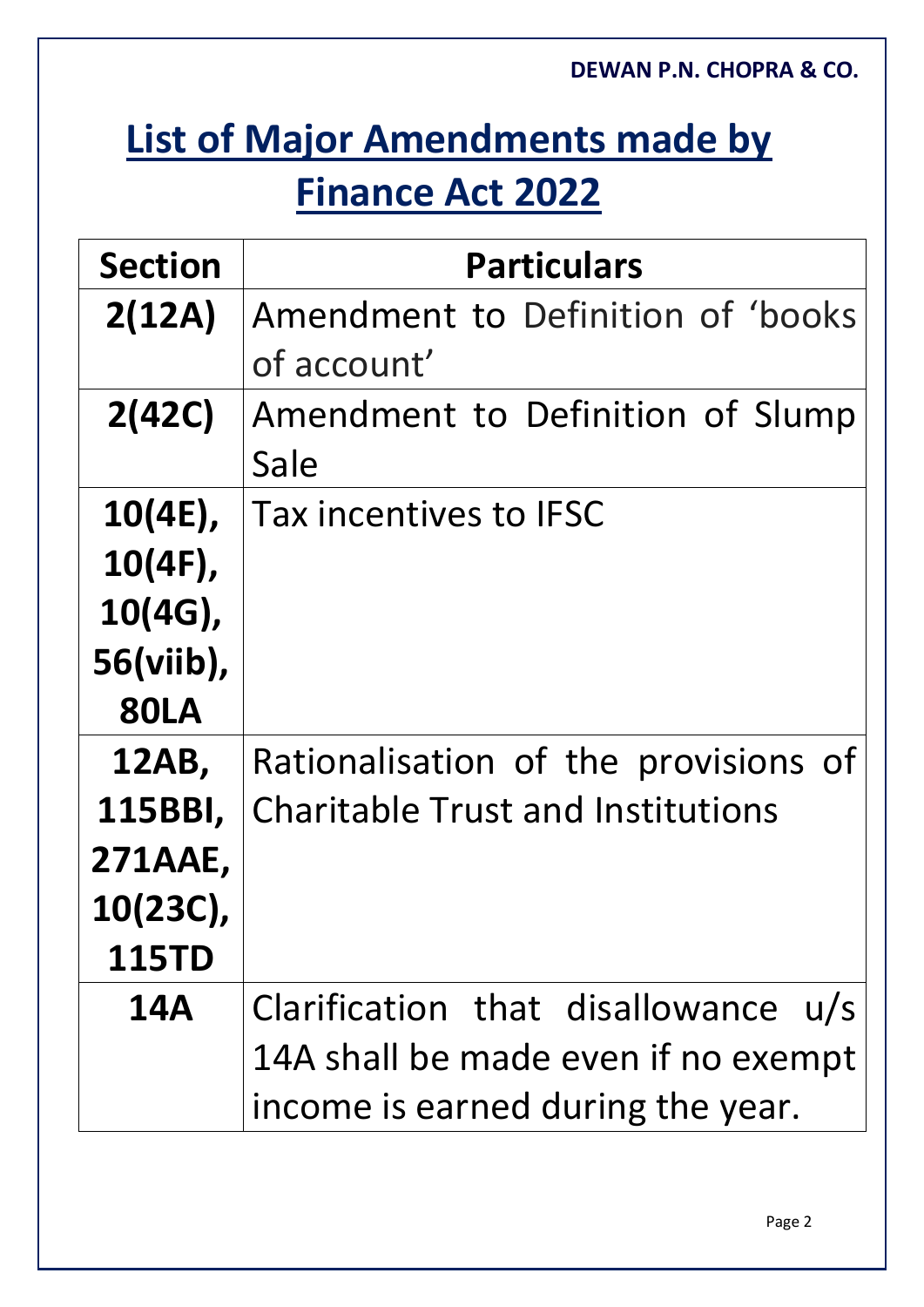| $17(2)$ ,  | Exemption of amount received for           |
|------------|--------------------------------------------|
| 56(2)(x)   | medical treatment and on account of        |
|            | death due to Covid-19                      |
| 37         | Clarification on allowability<br><b>of</b> |
|            | expenditure $u/s$ 37(1) for Pharma         |
|            | Cos. & for offence under foreign law       |
| 40         | Clarification that 'Cess' & 'Surcharge'    |
|            | is nothing but tax and needs to be         |
|            | disallowed u/s 40                          |
| 43,50      | Reduction of Goodwill from Block Of        |
|            | Assets to be Regarded as 'Transfer'        |
| <b>43B</b> | Clarification u/s 43B - Deduction not      |
|            | allowable on conversion of interest        |
|            | liability into other debt instrument.      |
| 56(2)      | Proviso to Section $56(2)(x)(c)$           |
| (x)(c)     | <b>Income from Other Sources</b>           |
| 68         | Section 68 – Cash Credit - 'Source of      |
|            | Source' to be explained for loan or        |
|            | borrowings also.                           |
|            |                                            |
| 79         | Permissibility of Carry Forward And        |
|            | Set off of Losses Available<br>to          |

**DEWAN P.N. CHOPRA & CO.**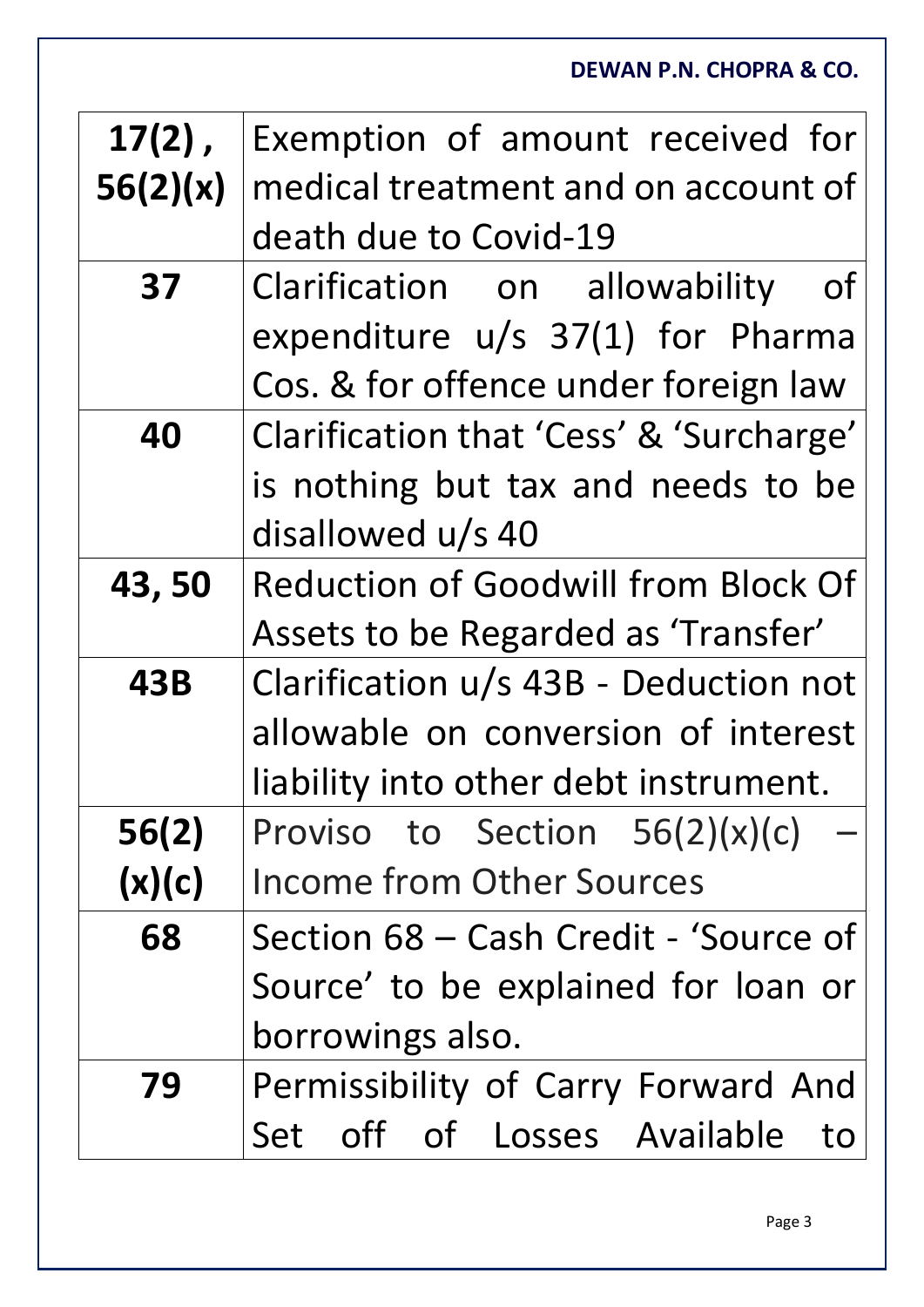|               | Erstwhile Public Sector Undertaking        |
|---------------|--------------------------------------------|
|               | <b>Pursuant to Strategic Disinvestment</b> |
| <b>79A</b>    | Penalty u/s 272A increased from INR        |
|               | 100 per day to INR 500 per day             |
| <b>80CCD</b>  | Incentives to National Pension             |
|               | System (NPS) subscribers (State            |
|               | government employees)                      |
| <b>80-IAC</b> | Extension of Date of Incorporation         |
|               | for Eligible Start Up for Exemption        |
| 94            | Rationalisation of Bonus Stripping         |
|               | and Dividend Stripping Provisions          |
| <b>115BAB</b> | <b>Extension of Date of Commencement</b>   |
|               | for New Manufacturing Companies            |
|               | eligible for lower 15% tax rate            |
| <b>115BBD</b> | Section<br>115BBD<br>providing             |
|               | concessional tax rate of 15% on            |
|               | dividend income received by<br>an          |
|               | Indian Company from a specified            |
|               | foreign company abolished.                 |
|               | <b>115BBH, Virtual Digital Assets</b>      |
| 47A,          |                                            |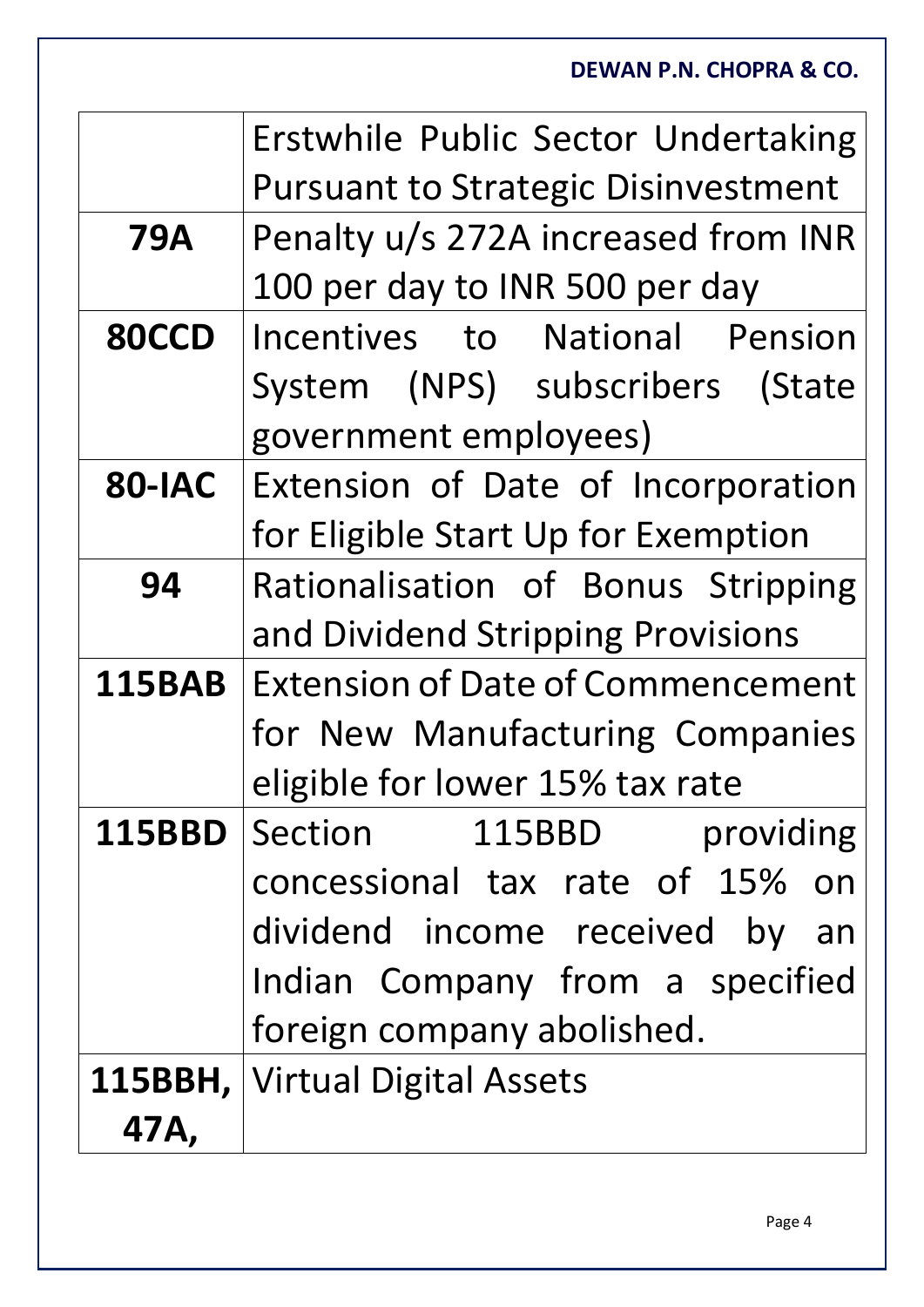**DEWAN P.N. CHOPRA & CO.**

| 56(2)(x)     | New Tax Regime for Virtual Digital      |
|--------------|-----------------------------------------|
| & 194S       | Assets (VDA)                            |
| 115JC,       | Reduction of AMT payable by Co-         |
| <b>115JF</b> | operative Societies from 18.5% to       |
|              | 15%                                     |
| 119          | Powers to CBDT to provide relaxation    |
|              | from imposition of fee for late filing  |
|              | of ITRs $u/s$ 234F:                     |
| 139(8A)      | Filing of updated Return u/s 139(8A)    |
|              | within 2 years from the end of AY       |
| 144B         | <b>Amendment to Faceless Assessment</b> |
|              | Scheme                                  |
| 148,         | Rationalization of provisions relating  |
| 148A         | to assessment and reassessment          |
| 153(1)       | Completion of assessment under          |
|              | <b>Section 143/144</b>                  |
| 153B(1)      | Completion of assessment in certain     |
|              | search or requisition cases.            |
| 154          | Retroactive tax or<br>penalty<br>for    |
|              | persons allowed deduction<br><b>of</b>  |
|              | surcharge or cess                       |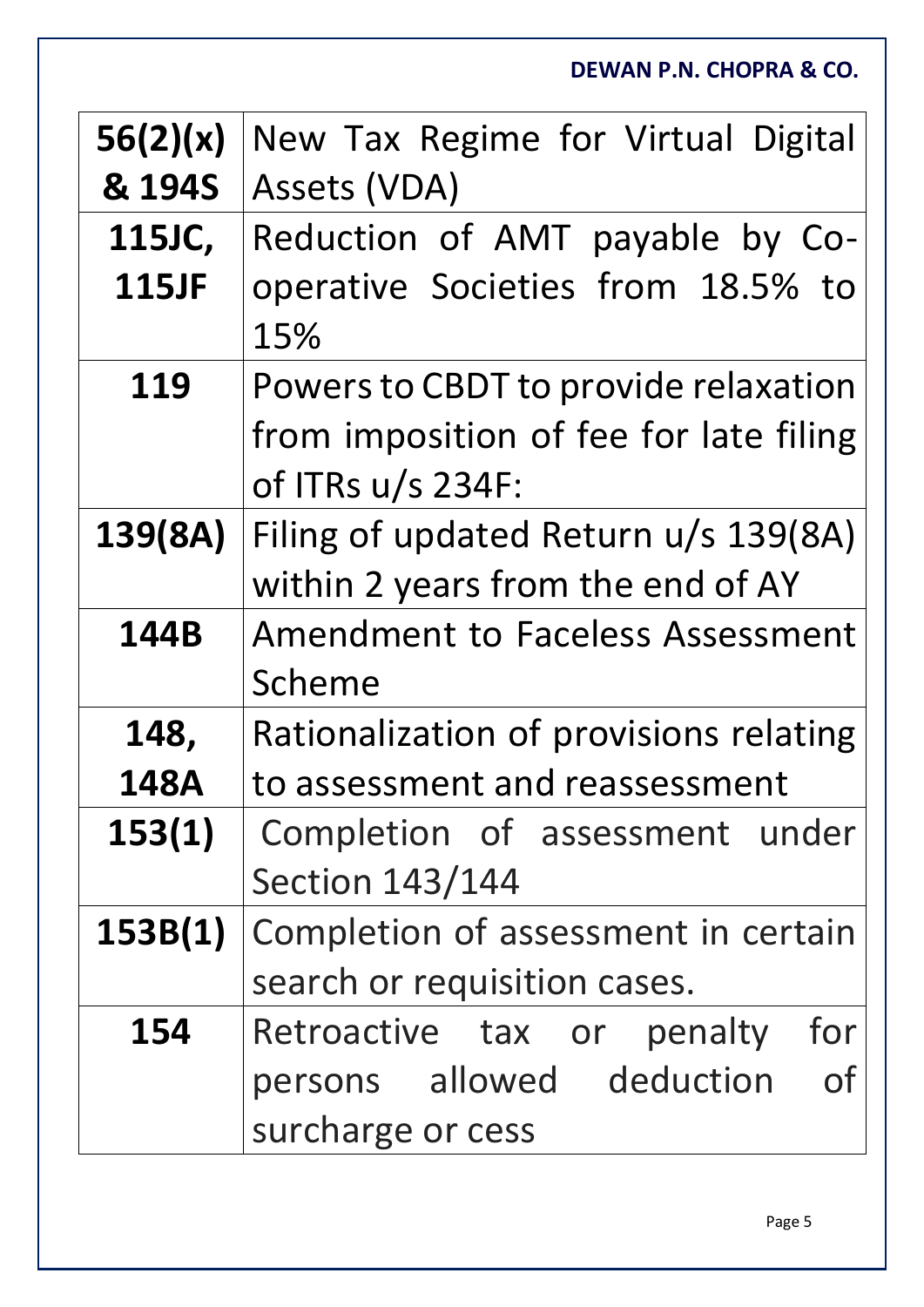|               | <b>DEWAN P.N. CHOPRA &amp; CO.</b>    |
|---------------|---------------------------------------|
| <b>158AB</b>  | Litigation management system to be    |
|               | introduced to avoid repetitive        |
|               | appeals by revenue involving          |
|               | identical issues                      |
| 170,          | Amendments applicable to Successor    |
| 170A,         | Entity In Case of Business            |
| <b>156A</b>   | Reorganizations                       |
| 179           | Change in the title of section 179 to |
|               | "Liability of directors of private    |
|               | company" instead of "Liability of     |
|               | directors of private company in       |
|               | liquidation":                         |
| 194-IA        | Rationalization of provisions of TDS  |
|               | on Sale of Immovable Property in      |
|               | light of Stamp duty value.            |
| <b>194R</b>   | TDS@10% on "benefit or perquisite"    |
|               | arising from business or exercise of  |
|               | profession                            |
| 206AB,        | Rationalization of provisions<br>0t   |
| <b>206CCA</b> | section 206AB and 206CCA [Higher      |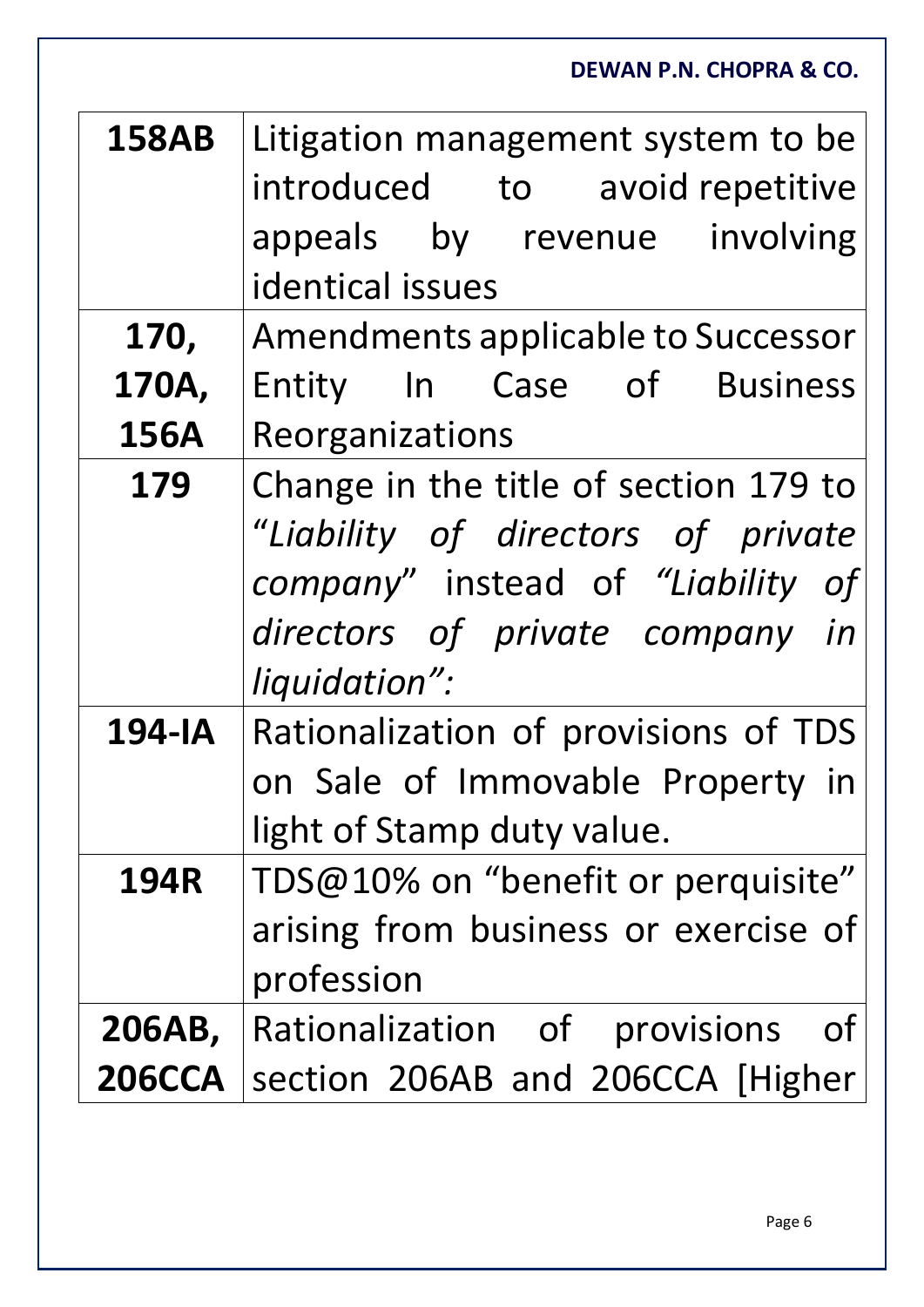**DEWAN P.N. CHOPRA & CO.** TDS and TCS for non-filers of ITR] to widen tax-base 239A Application for refund of TDS deposited on payment to nonresidents to be made to Assessing Officer (Section 239A) **245MA** Amendment to enable the assessing officer to pass an order giving effect to the resolution of dispute by the Dispute Resolution Committee (DRC) 263 | TPO's order is now subject to revisionary powers of revenue u/s 263 **271AAB,**  Power is given to CIT(A) to levy **271AAC,**  penalty u/s 271AAB, 271AAC, and **271AAD** 271AAD **272A** Penalty u/s 272A increased from INR 100 per day to INR 500 per day **278A/ 278AA** Failure to pay TCS to be a prosecutable offence in line with non-payment of TDS